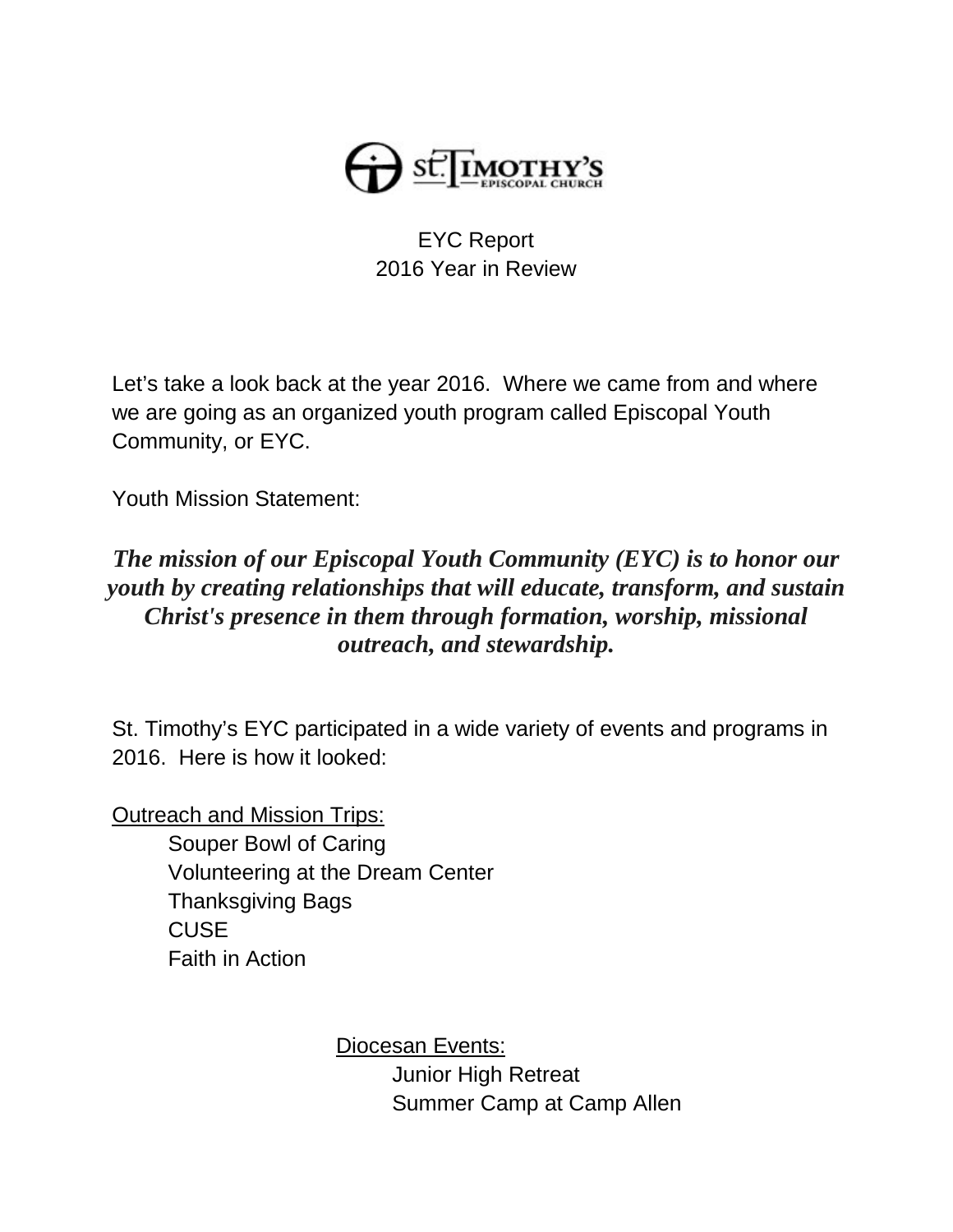

St. Timothy's Events:

Easter Egg Hunt Vacation Bible School Blessing of the Pets Living Nativity

## Formation Events and Worship Participation:

Intergenerational Lent Program Junior High Bible Study Senior High Inquiry Formation thru the Arts series Acolytes Joiful Noyse Intercessory Readers

Fundraising Events: Pancake Supper Youth Auction and Jazz Lunch

FUN!!!:

Super Bowl Party S@C (Summer at Church) Trip to Holy Comforter Christmas Party